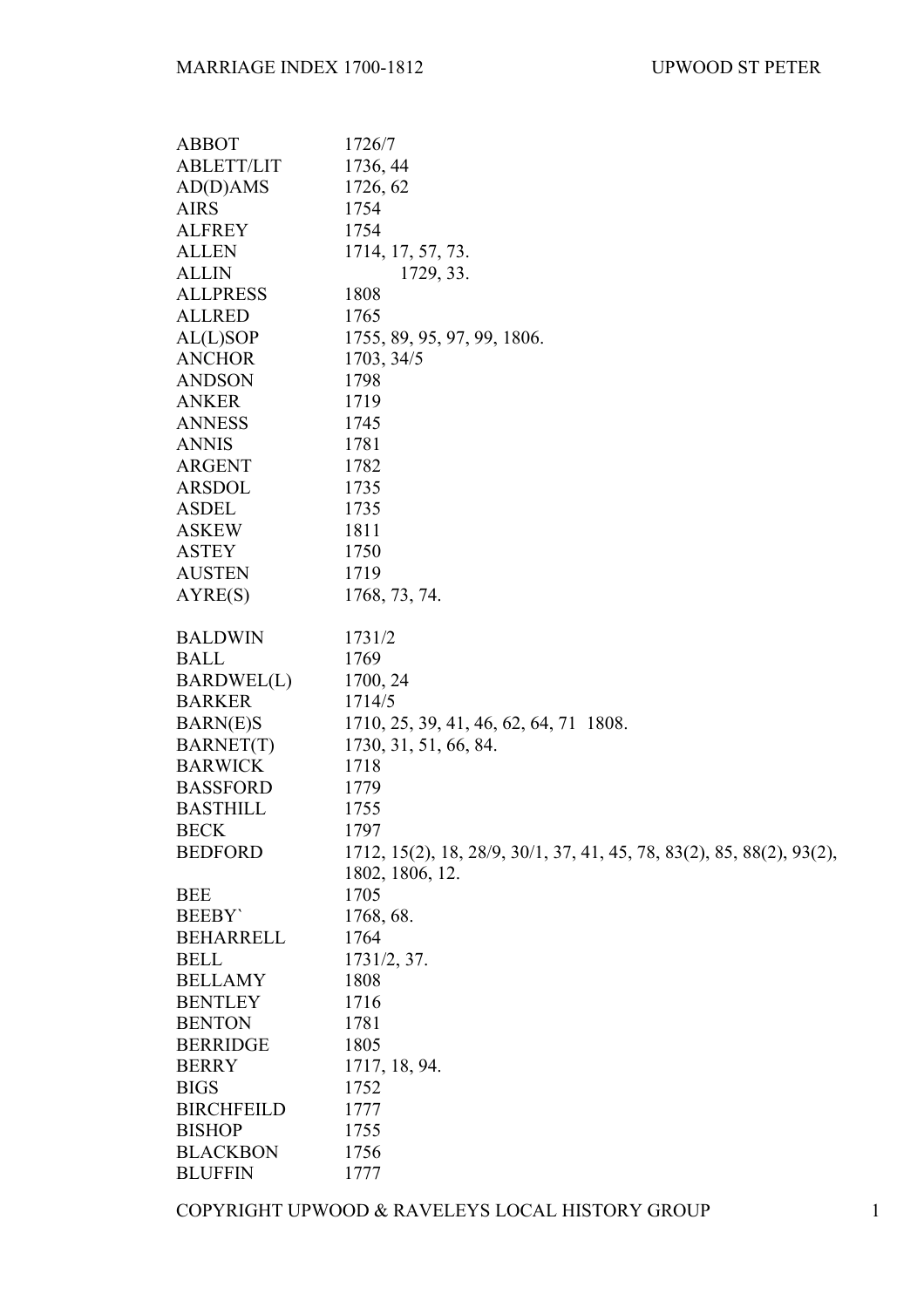| <b>BOLL</b>            | 1749                                                 |
|------------------------|------------------------------------------------------|
| <b>BOSTON</b>          | 1754                                                 |
| <b>BOWLING</b>         | 1735                                                 |
| BRAKEBOROUGH 1713      |                                                      |
| <b>BRANSOM</b>         | 1808, 11                                             |
| <b>BRANSON</b>         | 1781                                                 |
| <b>BRIGHTY</b>         | 1773, 77, 79(2), 85, 89, 1802.                       |
| <b>BROOKS</b>          | 1738, 40.                                            |
| <b>BROWN</b>           | 1700, 30, 52/3, 82, 87, 1811.                        |
| <b>BRUSTER</b>         | 1722                                                 |
| <b>BUCKLE</b>          | 1717, 55                                             |
| <b>BULLMAN</b>         | 1800, 02.                                            |
| <b>BURGESS</b>         | 1706                                                 |
| <b>BURROWS</b>         | 1717, 51.                                            |
| <b>BURTCH</b>          | 1731                                                 |
| <b>BURTON</b>          | 1712, 63.                                            |
| <b>BURY</b>            | 1729, 29.30, 54.                                     |
| <b>BUTCHER</b>         | 1785                                                 |
| <b>BUTLER</b>          | 1794, 1808.                                          |
| <b>BUZINGGEM</b>       | 1758                                                 |
|                        |                                                      |
| CADE                   | 1729                                                 |
| <b>CAGE – SEE KAGE</b> |                                                      |
| <b>CAMPION</b>         | 1701, 06, 33/4, 49(2), 78, 1803.                     |
| CANNARD                | 1772                                                 |
| <b>CAPPERMAN</b>       | 1706/7                                               |
| <b>CAPPYMAN</b>        | 1703/4                                               |
| <b>CAR</b>             | 1763                                                 |
| <b>CARLTON</b>         | 1803                                                 |
| CARRIN(G)TON           | 1717, 20.1, 31, 35, 38, 48, 69/60, 64, 68, 99, 1801. |
| <b>CARTER</b>          | 1723/4, 31, 71, 77, 85, 86, 92, 1802, 05(2).         |
| CAT(T)LI/YN(G)         | 1704/5, 06, 12, 17, 19, 1720/1, 71, 87, 1803(2).     |
| CHANDLER               | 1700, 54, 73, 81, 86, 93.                            |
| <b>CHAPLIN</b>         | 1739, 1802.                                          |
| <b>CHARTER</b>         | 1719, 30, 49, 85, 86, 89(2).                         |
| CHILD(S)               | 1786, 91.                                            |
| <b>CHRISTMAS</b>       | 1788                                                 |
| <b>CLARK</b>           | 1714(2). 56, 90, 92, 96, 98(3), 1804, 06.            |
| <b>CLARKE</b>          | 1724/5, 31, 35, 38/9, 69, 90.                        |
| CLEMENT(S)             | 1764, 90, 93.                                        |
| <b>CODDINGTON</b>      | 1711                                                 |
| <b>COLE</b>            | 1744                                                 |
| <b>COLLINS</b>         | 1718                                                 |
| <b>COLLS</b>           | 1749, 1807.                                          |
| <b>COOK</b>            | 1752, 1802.                                          |
| <b>COOLEY</b>          | 1785                                                 |
| <b>COOPER</b>          | 1735, 81.                                            |
| <b>COPE</b>            | 1722, 67.                                            |
| <b>CORBIT</b>          | 1733, 50.                                            |
| <b>CORBY</b>           | 1776                                                 |
|                        |                                                      |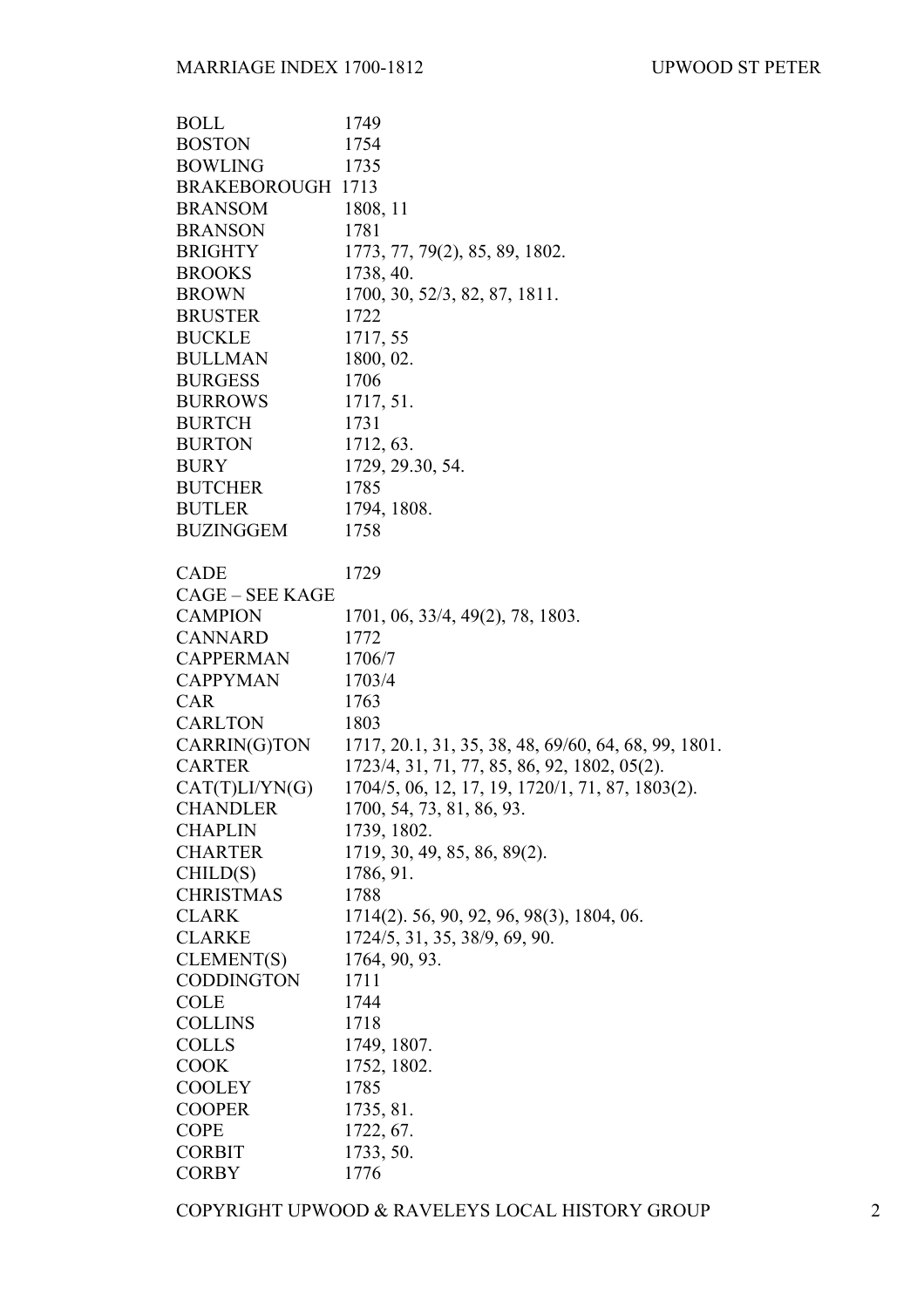| CORDELL             | 1811                          |
|---------------------|-------------------------------|
| <b>CORNER</b>       | 1726, 35.                     |
| CORNWELL            | 1727                          |
| <b>COWPER</b>       | 1717, 35.                     |
| <b>COX</b>          | 1742, 68.                     |
| <b>CRAM(N)FIELD</b> | 1735, 50.                     |
| <b>CRANE</b>        | 1812                          |
| <b>CRANK</b>        | 1737                          |
| <b>CROFTS</b>       | 1720                          |
| <b>CROWDER</b>      | 1733, 66.                     |
| <b>CURTISMAN</b>    | 1801                          |
| CUT(H)BERT          | 1712, 1724/5, 30, 31, 35, 38. |
| <b>CUTTO</b>        | 1754                          |
| <b>CYDDA</b>        | 1782                          |
|                     |                               |
| <b>DARBY</b>        | 1772                          |
| DAY                 | 1779, 1808.                   |
| <b>DEANES</b>       | 1706                          |
| <b>DEASY</b>        | 1716, 38.                     |
| <b>DEEKINS</b>      | 1746, 62.                     |
| <b>DENNIS</b>       | 1729                          |
| DEVEREAUX           | 1706                          |
| <b>DEXTER</b>       | 1763, 68, 85.                 |
| DITEN/DYTON         | 1704/5, 13, 17.               |
| <b>DIXON</b>        | 1751, 68.                     |
| <b>DOCKERILL</b>    | 1799                          |
| <b>DOLBY</b>        | 1798                          |
| <b>DRAGE</b>        | 1706, 33, 35, 54, 57/8        |
| <b>DRAWWATER</b>    | 1778                          |
|                     |                               |
| <b>EATE</b>         | 1736                          |
| <b>EATON</b>        | 1750, 64.                     |
| <b>EDIS</b>         | 1800                          |
| <b>ELIOT</b>        | 1742                          |
| <b>ELMER/ELMORE</b> | 1717, 26, 29.                 |
| <b>EMBERY</b>       | 1757                          |
| <b>EMONDS</b>       | 1729/30, 65.                  |
| <b>EVANS/EVENS</b>  | 1765, 83.                     |
| EVERET(T)           | 1724, 39, 79.                 |
| <b>EYELOT</b>       | 1708                          |
| <b>EYRE</b>         | 1784                          |
|                     |                               |
| <b>FAVELL</b>       | 1713                          |
| <b>FEAKON</b>       | 1749                          |
| <b>FEEKINS</b>      | 1774                          |
| <b>FENNELL</b>      | 1767                          |
| <b>FISHER</b>       | 1742, 64, 83.                 |
| <b>FLETCHER</b>     | 1705, 88, 90.                 |
| <b>FORDHAM</b>      | 1769, 90.                     |
| <b>FOREMAN</b>      | 1753/4, 79, 86.               |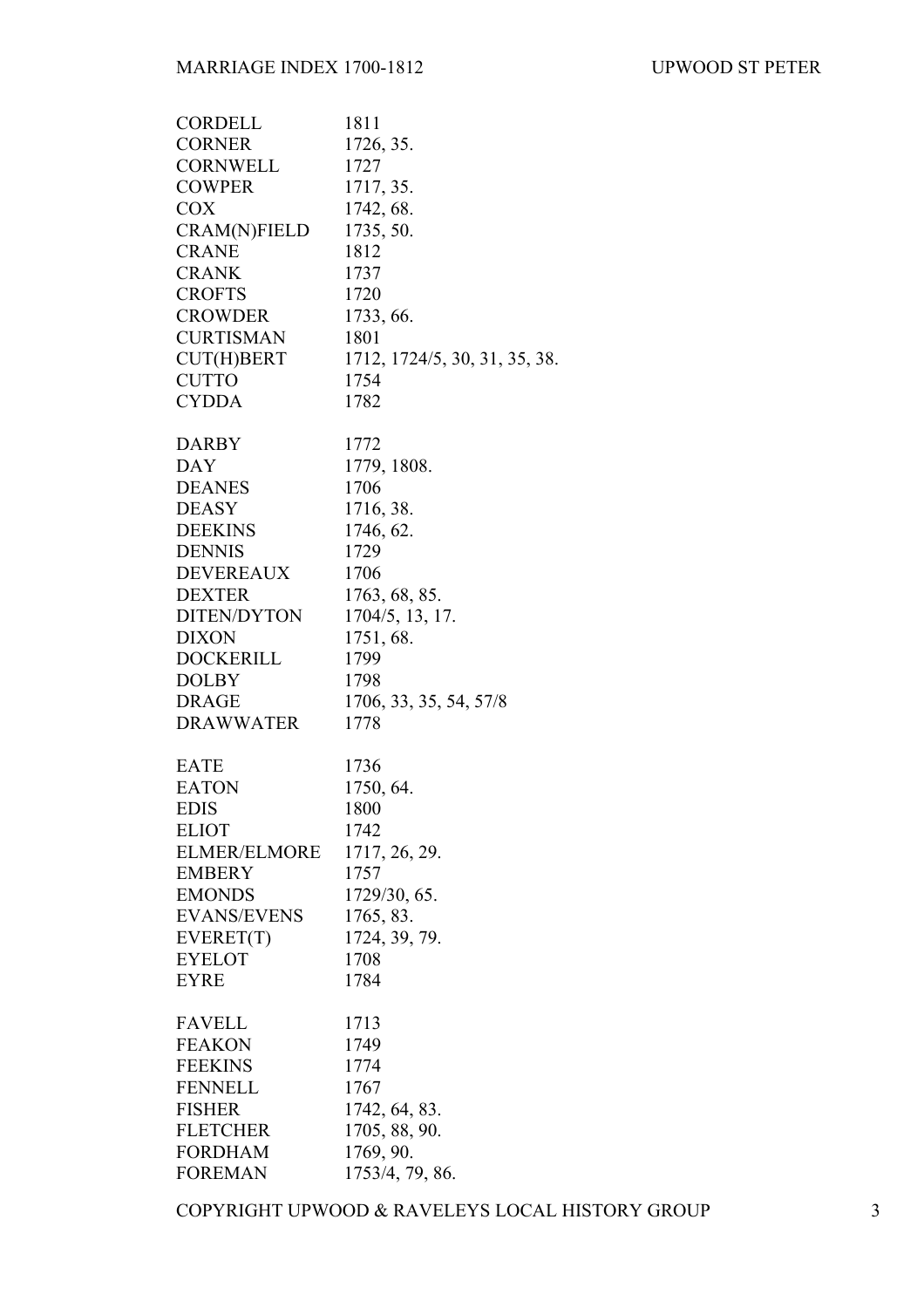| <b>FORSTER</b>   | 1788, 1812.                   |
|------------------|-------------------------------|
| FOUNTAIN/AYNE    | 1784, 94, 96.                 |
| <b>FOWLER</b>    | 1774                          |
| <b>FRANCIS</b>   | 1714/5, 30.                   |
| <b>FRASHER</b>   | 1784                          |
| F(E)REEMAN       | 1781, 97, 1803                |
| <b>FRIER</b>     | 1764                          |
|                  |                               |
| <b>FRIND</b>     | 1748                          |
| <b>FRUDE</b>     | 1738, 65.                     |
| <b>FULLER</b>    | 1748, 56.                     |
| <b>FURNESS</b>   | 1776                          |
| <b>GABRIEL</b>   | 1771                          |
| GALE             | 1705                          |
| <b>GARNER</b>    | 1722                          |
| <b>GASHES</b>    | 1784                          |
| <b>GASKIN</b>    | 1735                          |
| <b>GAVINS</b>    |                               |
|                  | $1771(2)$ , 81, 1802, 06.     |
| <b>GIFFORD</b>   | 1738, 64.                     |
| <b>GILBERT</b>   | 1781                          |
| <b>GLAISTER</b>  | 1790                          |
| <b>GOODALL</b>   | 1775                          |
| <b>GOODES</b>    | 1794                          |
| <b>GOODING</b>   | 1776                          |
| <b>GOODLY</b>    | 1746                          |
| <b>GOODMAN</b>   | 1791                          |
| <b>GOODSON</b>   | 1769                          |
| <b>GOOGE</b>     | 1785                          |
| <b>GORE</b>      | 1734/5                        |
| <b>GOTOBED</b>   | 1788                          |
| <b>GOWLER</b>    | 1701                          |
| <b>GRANGE</b>    | 1734, 56, 90, 94, 1810, 12.   |
| GRAY             | 1728/9, 70.                   |
| <b>GREADON</b>   |                               |
|                  | 1768                          |
| <b>GREEN</b>     | 1701, 06, 06/7, 30, 83, 93.   |
| <b>GREENWOOD</b> | 1803, 08.                     |
| GROOM(S)         | 1709, 79.                     |
| <b>GROUNDS</b>   | 1713(2)                       |
| <b>GUY</b>       | 1763, 94.                     |
| <b>HACKLES</b>   | 1737/8                        |
| <b>HAIRCOCK</b>  | 1736                          |
| <b>HALES</b>     | 1756                          |
| <b>HALL</b>      | 1706, 18, 26, 33, 51, 85, 90. |
| <b>HANCOCK</b>   | 1799                          |
| <b>HANDLER</b>   | 1740                          |
| <b>HANGER</b>    | 1749                          |
| <b>HARLEY</b>    | 1727                          |
| <b>HARRISON</b>  | 1717, 26, 1811.               |
| <b>HARROLD</b>   | 1751                          |
|                  |                               |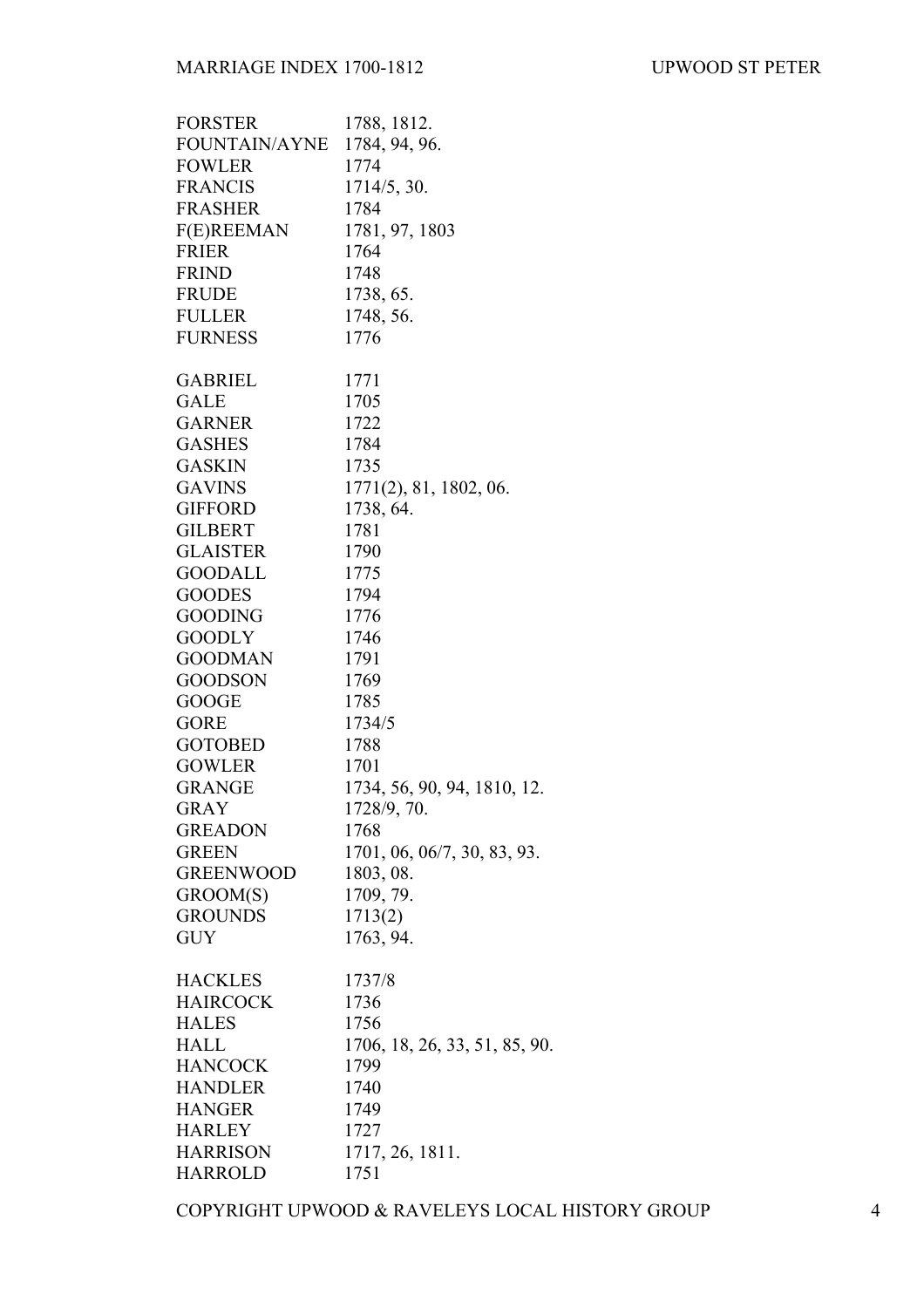| <b>HART</b>      | 1719/20                               |
|------------------|---------------------------------------|
| HARTLENTON       | 1703                                  |
| <b>HARTLEY</b>   | 1762                                  |
| <b>HARVEY</b>    | 1800                                  |
| <b>HASTIN</b>    | 1733                                  |
| <b>HENLOW</b>    | 1724                                  |
| <b>HILLS</b>     | 1793                                  |
| <b>HINCH</b>     | 1795                                  |
| <b>HITCH</b>     | 1768                                  |
| <b>HOBBS</b>     | 1801, 10.                             |
| <b>HOLDEN</b>    | 1749, 84, 1808.                       |
| <b>HOLDER</b>    | 1773                                  |
| <b>HOLDING</b>   | 1777                                  |
| <b>HOLLAND</b>   | 1735                                  |
| HOLLI/YDAY       | 1707, 25.                             |
| <b>HOLLIS</b>    |                                       |
|                  | 1735, 37.                             |
| HOLM(E)S         | 1713, 1808.                           |
| <b>HOWARD</b>    | 1713                                  |
| <b>HOWE</b>      | 1803                                  |
|                  | HUCKELS/HUCKLE(S) 1755, 69, 73, 1812. |
| <b>HULL</b>      | 1700, 08/9, 12, 18, 31/3, 37/8.       |
| <b>HUSSEY</b>    | 1773                                  |
| HUTCHCRAFT       | 1781, 82, 1803.                       |
| IBBOT(T)         | 1704, 08, 15, 19/20.                  |
| <b>ILLETT</b>    | 1768, 77.                             |
| <b>INGHAM</b>    | 1788                                  |
| IS(E)LEY         | 1803, 07.                             |
| <b>IVOTT</b>     | 1708/9                                |
|                  |                                       |
| <b>JACKSON</b>   | 1713, 94.                             |
| <b>JENKINSON</b> | 1749                                  |
| <b>JOHNSON</b>   | 1741, 49, 74, 77.                     |
| <b>JOHNSTON</b>  | 1762                                  |
| JOICE/JOYCE      | 1755, 68, 81, 93, 96.                 |
| <b>JORDAN</b>    | 1709, 18, 19/20.                      |
| <b>JUDD</b>      | 1713, 1807.                           |
| <b>JULIAN</b>    | 1782                                  |
|                  |                                       |
| KAGE (SEE CAGE)  | 1775                                  |
| <b>KEAY/KEY</b>  | 1705, 06/7, 49.                       |
| <b>KILBY</b>     | 1811                                  |
| <b>KILLBURN</b>  | 1718                                  |
| <b>KILLY</b>     | 1749                                  |
| <b>KING</b>      | 1718, 49, 56, 77, 91, 99, 1801.       |
| <b>KITCHEN</b>   | 1735                                  |
| KNIGHTSMITH      | 1708, 75.                             |
| <b>LAMBERT</b>   | 1731                                  |
| <b>LANGFORD</b>  | 1735                                  |
|                  |                                       |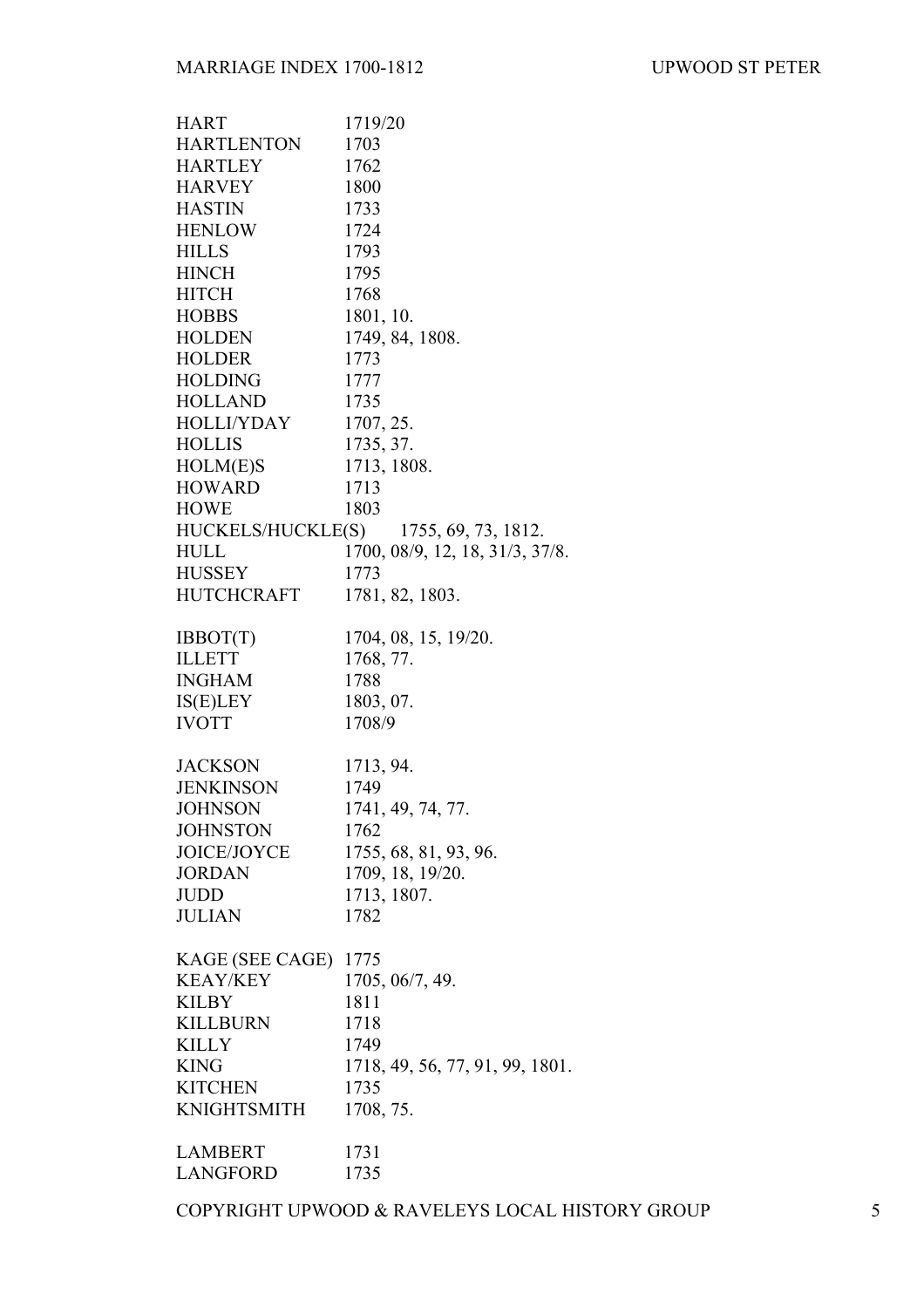| <b>LANT</b>       | 1720, 37, 56, 64, 65, 69, 75.                  |
|-------------------|------------------------------------------------|
| <b>LARRET</b>     | 1812                                           |
| <b>LATTAMORE</b>  | 1725                                           |
| <b>LAXON</b>      | 1766                                           |
| <b>LEADON</b>     | 1777                                           |
| <b>LEEDING</b>    | 1705                                           |
| <b>LEIGHTON</b>   | 1786                                           |
| <b>LENTON</b>     | 1704, 05, 31, 34, 63, 67(2), 71.               |
| LILL(E)Y          | 1771, 73, 1800.                                |
| <b>LIMAGE</b>     | 1750                                           |
| <b>LORD</b>       | 1733                                           |
| <b>LOVELL</b>     |                                                |
|                   | 1736                                           |
| LUCAS(S)          | 1709, 50, 58/9.                                |
| <b>LUCEE</b>      | 1720                                           |
| <b>MADENISS</b>   | 1732                                           |
| <b>MALDIN</b>     | 1786                                           |
| <b>MAN</b>        | 1776, 1808.                                    |
| <b>MANTON</b>     | 1704                                           |
| MARRY/IOT(T)      | 1708, 15, 17, 23, 26, 29, 50, 81, 1812.        |
| <b>MARSHALL</b>   | 1805, 10.                                      |
| <b>MARTIN</b>     | 1741, 63, 72(2), 83, 84, 86, 90, 93, 1800, 11. |
| <b>MASTERS</b>    | 1730/1, 31, 37, 41.                            |
| <b>MASTON</b>     | 1750                                           |
| <b>MATHERSON</b>  | 1777                                           |
| <b>MEADOWES</b>   | 1709                                           |
| <b>MEE</b>        | 1800                                           |
| <b>MICHEL</b>     | 1710, 11.                                      |
| MIDDLETON         | 1703/4, 07, 14.                                |
| <b>MILLARD</b>    | 1806                                           |
| <b>MILLER</b>     | 1706/7, 36, 43, 83.                            |
| <b>MILLS</b>      | 1733, 89, 94, 1802.                            |
| <b>MIZER</b>      | 1781                                           |
| <b>MOLE</b>       | 1793                                           |
| <b>MOWBRAY</b>    | 1773                                           |
| <b>MUNS</b>       | 1754                                           |
| <b>MURDIN</b>     | 1783                                           |
| <b>MUTTON</b>     | 1719/20, 46.                                   |
|                   |                                                |
| <b>NETTLETON</b>  | 1739                                           |
| <b>NICHOLS</b>    | 1708, 08, 29.                                  |
| <b>NITINGALL</b>  | 1741                                           |
| <b>NOBLE</b>      | 1714, 18, 31.                                  |
| <b>NORTH</b>      | 1778                                           |
| <b>NURSE</b>      | 1710, 49, 59(2),                               |
|                   |                                                |
| <b>OATEY/OTEY</b> | 1758, 87, 90.                                  |
| <b>OATLEY</b>     | 1720/1                                         |
| <b>ODOM</b>       | 1805                                           |
| <b>OLIVIER</b>    | 1736                                           |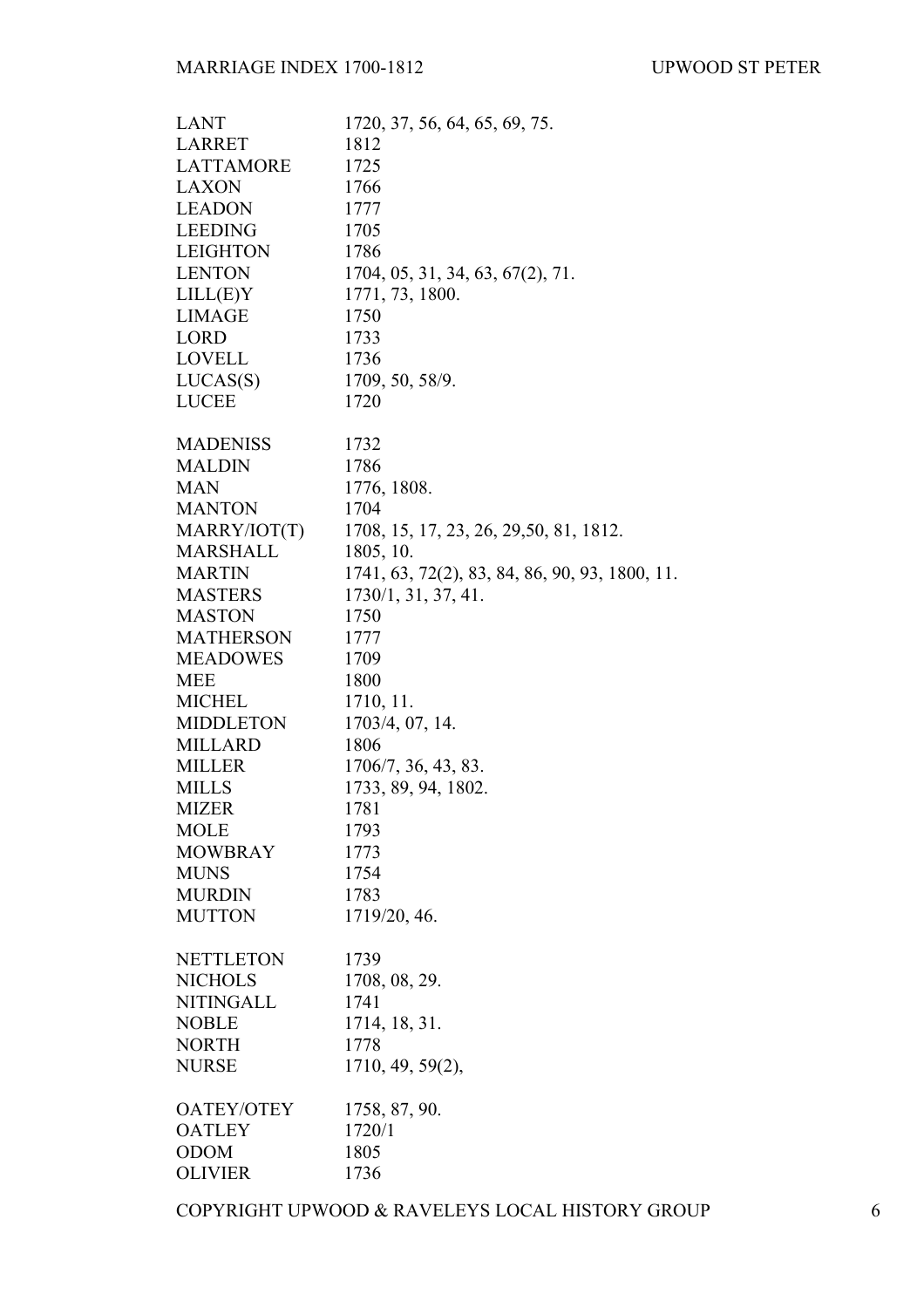| <b>OLYMAN</b>    | 1706                                  |
|------------------|---------------------------------------|
| PACK(S)          | 1732, 40, 64, 71, 85.                 |
| <b>PAGE</b>      | 1700                                  |
| <b>PAIN</b>      | 1734, 94.                             |
| <b>PALL</b>      | 1753/4                                |
| PANTAN(A)Y       | 1785, 1805.                           |
| <b>PARFEY</b>    | 1703                                  |
| <b>PARKER</b>    | 1713/4, 1764.                         |
| <b>PARKINSON</b> | 1710, 65(2)                           |
| <b>PARRAT</b>    | 1749                                  |
| <b>PARRELL</b>   | 1776, 84.                             |
| PARRY/PERRY      | 1775, 88.                             |
| <b>PASSHELER</b> | 1735                                  |
| <b>PATE</b>      | 1710                                  |
| <b>PATRICK</b>   | 1708                                  |
| <b>PATT</b>      | 1706                                  |
| <b>PEDLEY</b>    | 1733/4                                |
| <b>PELL</b>      | 1708                                  |
| <b>PEN</b>       | 1753/4                                |
| <b>PERKERSON</b> | 1743                                  |
| <b>PERKINS</b>   | 1772                                  |
| <b>PETERS</b>    | 1771, 85, 1802.                       |
| <b>PETTIT</b>    | 1724, 53,                             |
| <b>PHELON</b>    | 1782                                  |
| PHIL(L)IPS       | 1718, 46, 46/7, 56, 64, 73, 78, 1811. |
| <b>PICKARD</b>   | $1735(2)$ , 38, 41, 48, 50.           |
| PLOWRIGHT        | 1764                                  |
| PO(O)LEY         | 1746/7, 86, 87, 90, 98.               |
| <b>PORTER</b>    | 1708, 13/4.                           |
| <b>POULTER</b>   | 1749                                  |
| <b>PRESS</b>     | 1730, 32, 43.                         |
| <b>PRIOR</b>     | 1716                                  |
| <b>PULLEY</b>    | 1767                                  |
| <b>RABY</b>      | 1708, 14, 20, 24, 51, 64, 74, 77. 84. |
| <b>RANDALL</b>   | 1705, 18, 20, 38/9.                   |
| <b>RANDS</b>     | 1767                                  |
| <b>RAPPIT</b>    | 1785                                  |
| <b>RAWLIN</b>    | 1706, 56.                             |
| RAWLIN(G)S       | 1793, 99.                             |
| <b>RAY</b>       | 1750, 62, 88, 1804.                   |
| <b>REDMAN</b>    | 1708, 12.                             |
| <b>REGNOL</b>    | 1792                                  |
| <b>REYNOLDS</b>  | 1771, 1803.                           |
| <b>RICHARSON</b> | 1732/3                                |
| <b>RICHMOND</b>  | 1786                                  |
| <b>RIDOUT</b>    | 1784                                  |
| RIGNA(I)L(E)     | 1841, 56, 84, 94.                     |
| <b>ROBINSON</b>  | 1713, 43.                             |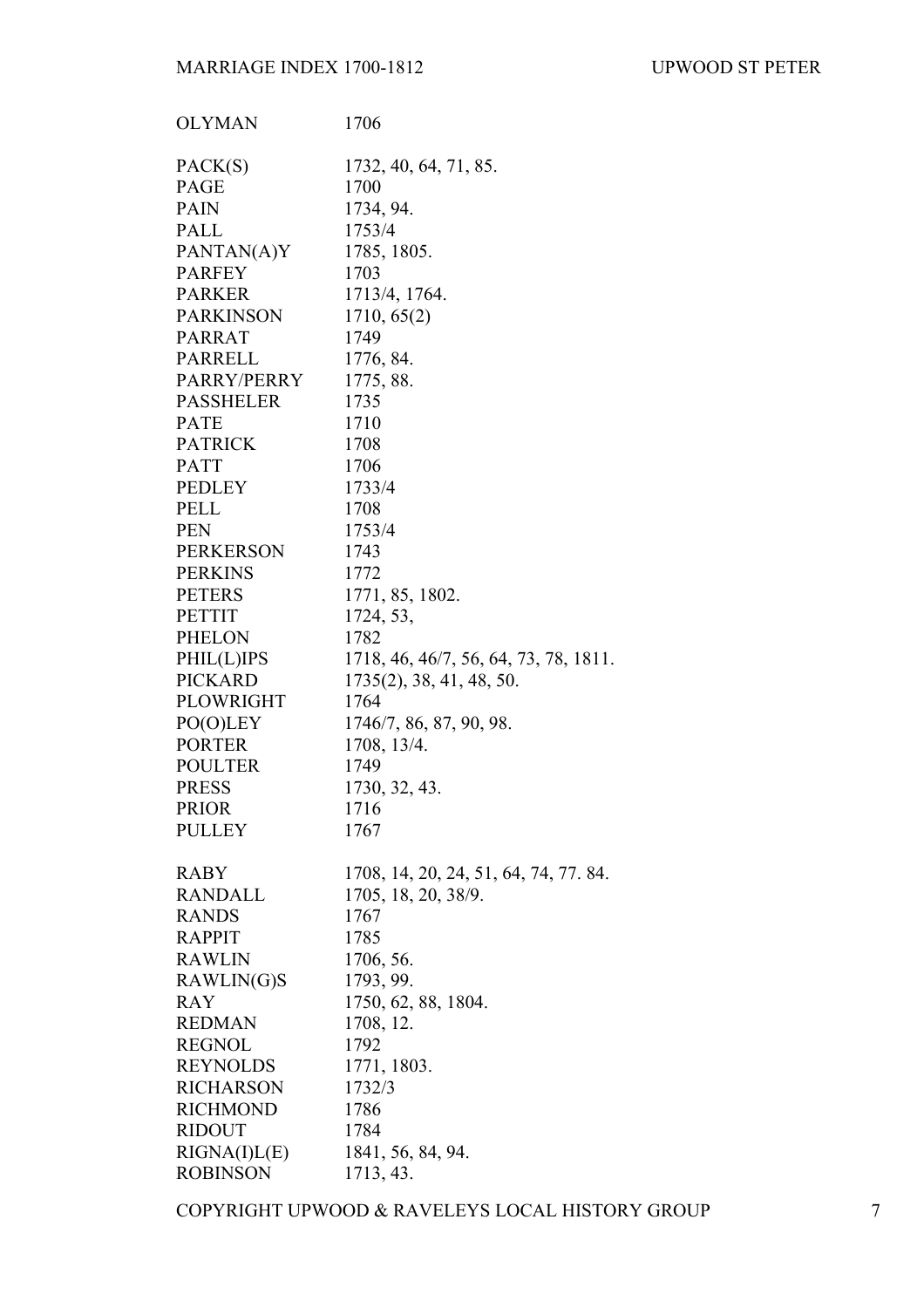| 1779, 83.<br>1718<br>1739, 79.<br>1734, 36.<br>1785<br>SA(U)NDERS<br>1729, 82, 99.<br>1752/3, 58, 78, 99.<br>1773<br>SCOT(T)<br>1779, 1806.<br><b>SEA/SEAY</b><br>1709, 16, 35.<br><b>SEARLE</b><br>1766<br><b>SEATON</b><br>1772, 81, 89, 94, 99, 1803, 06.<br>1798<br><b>SELBY</b><br><b>SETCHELL</b><br>1705, 11.<br><b>SEWARD</b><br>1708, 17.<br><b>SHARP</b><br>1794<br>1730, 31. (SEE SHOTBOLT)<br><b>SHATBOLT</b><br><b>SHAW</b><br>1726/7<br><b>SHEARMAN</b><br>1738<br><b>SHELTON</b><br>1713, 56, 76.<br>SHEPHE(A)(E)RD<br>1754, 57/8, 62, 69, 86, 1807.<br><b>SHEPPERSON</b><br>1811<br><b>SHEREMAN</b><br>1725<br><b>SHOTBOLT</b><br>1734, 98.<br><b>SIBLEE/Y</b><br>1717, 23, 99.<br>1777, 79, 98.<br><b>SIMPSON</b><br><b>SINCLAIR</b><br>1784, 1805, 06.<br><b>SINGLE</b><br>1781<br><b>SLANTON</b><br>1737<br><b>SLATER</b><br>1742<br><b>SLOW</b><br>1781, 92, 1812.<br><b>SMITH</b><br>1704, 08, 12, 22, 24, 29, 30, 33, 35(2), 36, 38, 53/4, 57, 58/9,<br>1759(2), 76, 77, 81, 88, 92, 1800, 02, 07.<br><b>SNART</b><br>1720<br><b>SNAZEDALE</b><br>1719<br><b>SOMERS</b><br>1785<br>1710<br><b>SPARKES</b><br>SPRAG(G)INS<br>1731, 34, 73, 1804.<br><b>SPRING</b><br>1720/1<br><b>STACEY</b><br>1778<br><b>STAMFORD</b><br>1794<br><b>STANNIT</b><br>1768<br><b>STEEL</b><br>1719<br><b>STEVENSON</b><br>1705<br><b>STIMPSON</b><br>1786<br><b>STOKELEY</b><br>1764<br><b>STOREY</b><br>1811 | <b>ROLESON</b>    | 1775                               |
|-------------------------------------------------------------------------------------------------------------------------------------------------------------------------------------------------------------------------------------------------------------------------------------------------------------------------------------------------------------------------------------------------------------------------------------------------------------------------------------------------------------------------------------------------------------------------------------------------------------------------------------------------------------------------------------------------------------------------------------------------------------------------------------------------------------------------------------------------------------------------------------------------------------------------------------------------------------------------------------------------------------------------------------------------------------------------------------------------------------------------------------------------------------------------------------------------------------------------------------------------------------------------------------------------------------------------------------------------------------------------------------------------------------------|-------------------|------------------------------------|
|                                                                                                                                                                                                                                                                                                                                                                                                                                                                                                                                                                                                                                                                                                                                                                                                                                                                                                                                                                                                                                                                                                                                                                                                                                                                                                                                                                                                                   | <b>ROSE</b>       |                                    |
|                                                                                                                                                                                                                                                                                                                                                                                                                                                                                                                                                                                                                                                                                                                                                                                                                                                                                                                                                                                                                                                                                                                                                                                                                                                                                                                                                                                                                   | <b>ROSEN</b>      |                                    |
|                                                                                                                                                                                                                                                                                                                                                                                                                                                                                                                                                                                                                                                                                                                                                                                                                                                                                                                                                                                                                                                                                                                                                                                                                                                                                                                                                                                                                   | <b>ROSS</b>       |                                    |
|                                                                                                                                                                                                                                                                                                                                                                                                                                                                                                                                                                                                                                                                                                                                                                                                                                                                                                                                                                                                                                                                                                                                                                                                                                                                                                                                                                                                                   | <b>RUFF</b>       |                                    |
|                                                                                                                                                                                                                                                                                                                                                                                                                                                                                                                                                                                                                                                                                                                                                                                                                                                                                                                                                                                                                                                                                                                                                                                                                                                                                                                                                                                                                   |                   |                                    |
|                                                                                                                                                                                                                                                                                                                                                                                                                                                                                                                                                                                                                                                                                                                                                                                                                                                                                                                                                                                                                                                                                                                                                                                                                                                                                                                                                                                                                   | <b>SADDINGTON</b> |                                    |
|                                                                                                                                                                                                                                                                                                                                                                                                                                                                                                                                                                                                                                                                                                                                                                                                                                                                                                                                                                                                                                                                                                                                                                                                                                                                                                                                                                                                                   |                   |                                    |
|                                                                                                                                                                                                                                                                                                                                                                                                                                                                                                                                                                                                                                                                                                                                                                                                                                                                                                                                                                                                                                                                                                                                                                                                                                                                                                                                                                                                                   | SAVAGE            |                                    |
|                                                                                                                                                                                                                                                                                                                                                                                                                                                                                                                                                                                                                                                                                                                                                                                                                                                                                                                                                                                                                                                                                                                                                                                                                                                                                                                                                                                                                   | <b>SAWYER</b>     |                                    |
|                                                                                                                                                                                                                                                                                                                                                                                                                                                                                                                                                                                                                                                                                                                                                                                                                                                                                                                                                                                                                                                                                                                                                                                                                                                                                                                                                                                                                   |                   |                                    |
|                                                                                                                                                                                                                                                                                                                                                                                                                                                                                                                                                                                                                                                                                                                                                                                                                                                                                                                                                                                                                                                                                                                                                                                                                                                                                                                                                                                                                   |                   |                                    |
|                                                                                                                                                                                                                                                                                                                                                                                                                                                                                                                                                                                                                                                                                                                                                                                                                                                                                                                                                                                                                                                                                                                                                                                                                                                                                                                                                                                                                   |                   |                                    |
|                                                                                                                                                                                                                                                                                                                                                                                                                                                                                                                                                                                                                                                                                                                                                                                                                                                                                                                                                                                                                                                                                                                                                                                                                                                                                                                                                                                                                   |                   |                                    |
|                                                                                                                                                                                                                                                                                                                                                                                                                                                                                                                                                                                                                                                                                                                                                                                                                                                                                                                                                                                                                                                                                                                                                                                                                                                                                                                                                                                                                   |                   |                                    |
|                                                                                                                                                                                                                                                                                                                                                                                                                                                                                                                                                                                                                                                                                                                                                                                                                                                                                                                                                                                                                                                                                                                                                                                                                                                                                                                                                                                                                   |                   |                                    |
|                                                                                                                                                                                                                                                                                                                                                                                                                                                                                                                                                                                                                                                                                                                                                                                                                                                                                                                                                                                                                                                                                                                                                                                                                                                                                                                                                                                                                   |                   |                                    |
|                                                                                                                                                                                                                                                                                                                                                                                                                                                                                                                                                                                                                                                                                                                                                                                                                                                                                                                                                                                                                                                                                                                                                                                                                                                                                                                                                                                                                   |                   |                                    |
|                                                                                                                                                                                                                                                                                                                                                                                                                                                                                                                                                                                                                                                                                                                                                                                                                                                                                                                                                                                                                                                                                                                                                                                                                                                                                                                                                                                                                   |                   |                                    |
|                                                                                                                                                                                                                                                                                                                                                                                                                                                                                                                                                                                                                                                                                                                                                                                                                                                                                                                                                                                                                                                                                                                                                                                                                                                                                                                                                                                                                   |                   |                                    |
|                                                                                                                                                                                                                                                                                                                                                                                                                                                                                                                                                                                                                                                                                                                                                                                                                                                                                                                                                                                                                                                                                                                                                                                                                                                                                                                                                                                                                   |                   |                                    |
|                                                                                                                                                                                                                                                                                                                                                                                                                                                                                                                                                                                                                                                                                                                                                                                                                                                                                                                                                                                                                                                                                                                                                                                                                                                                                                                                                                                                                   |                   |                                    |
|                                                                                                                                                                                                                                                                                                                                                                                                                                                                                                                                                                                                                                                                                                                                                                                                                                                                                                                                                                                                                                                                                                                                                                                                                                                                                                                                                                                                                   |                   |                                    |
|                                                                                                                                                                                                                                                                                                                                                                                                                                                                                                                                                                                                                                                                                                                                                                                                                                                                                                                                                                                                                                                                                                                                                                                                                                                                                                                                                                                                                   |                   |                                    |
|                                                                                                                                                                                                                                                                                                                                                                                                                                                                                                                                                                                                                                                                                                                                                                                                                                                                                                                                                                                                                                                                                                                                                                                                                                                                                                                                                                                                                   |                   |                                    |
|                                                                                                                                                                                                                                                                                                                                                                                                                                                                                                                                                                                                                                                                                                                                                                                                                                                                                                                                                                                                                                                                                                                                                                                                                                                                                                                                                                                                                   |                   |                                    |
|                                                                                                                                                                                                                                                                                                                                                                                                                                                                                                                                                                                                                                                                                                                                                                                                                                                                                                                                                                                                                                                                                                                                                                                                                                                                                                                                                                                                                   |                   |                                    |
|                                                                                                                                                                                                                                                                                                                                                                                                                                                                                                                                                                                                                                                                                                                                                                                                                                                                                                                                                                                                                                                                                                                                                                                                                                                                                                                                                                                                                   |                   |                                    |
|                                                                                                                                                                                                                                                                                                                                                                                                                                                                                                                                                                                                                                                                                                                                                                                                                                                                                                                                                                                                                                                                                                                                                                                                                                                                                                                                                                                                                   |                   |                                    |
|                                                                                                                                                                                                                                                                                                                                                                                                                                                                                                                                                                                                                                                                                                                                                                                                                                                                                                                                                                                                                                                                                                                                                                                                                                                                                                                                                                                                                   |                   |                                    |
|                                                                                                                                                                                                                                                                                                                                                                                                                                                                                                                                                                                                                                                                                                                                                                                                                                                                                                                                                                                                                                                                                                                                                                                                                                                                                                                                                                                                                   |                   |                                    |
|                                                                                                                                                                                                                                                                                                                                                                                                                                                                                                                                                                                                                                                                                                                                                                                                                                                                                                                                                                                                                                                                                                                                                                                                                                                                                                                                                                                                                   |                   |                                    |
|                                                                                                                                                                                                                                                                                                                                                                                                                                                                                                                                                                                                                                                                                                                                                                                                                                                                                                                                                                                                                                                                                                                                                                                                                                                                                                                                                                                                                   |                   |                                    |
|                                                                                                                                                                                                                                                                                                                                                                                                                                                                                                                                                                                                                                                                                                                                                                                                                                                                                                                                                                                                                                                                                                                                                                                                                                                                                                                                                                                                                   |                   |                                    |
|                                                                                                                                                                                                                                                                                                                                                                                                                                                                                                                                                                                                                                                                                                                                                                                                                                                                                                                                                                                                                                                                                                                                                                                                                                                                                                                                                                                                                   |                   |                                    |
|                                                                                                                                                                                                                                                                                                                                                                                                                                                                                                                                                                                                                                                                                                                                                                                                                                                                                                                                                                                                                                                                                                                                                                                                                                                                                                                                                                                                                   |                   |                                    |
|                                                                                                                                                                                                                                                                                                                                                                                                                                                                                                                                                                                                                                                                                                                                                                                                                                                                                                                                                                                                                                                                                                                                                                                                                                                                                                                                                                                                                   |                   |                                    |
|                                                                                                                                                                                                                                                                                                                                                                                                                                                                                                                                                                                                                                                                                                                                                                                                                                                                                                                                                                                                                                                                                                                                                                                                                                                                                                                                                                                                                   |                   |                                    |
|                                                                                                                                                                                                                                                                                                                                                                                                                                                                                                                                                                                                                                                                                                                                                                                                                                                                                                                                                                                                                                                                                                                                                                                                                                                                                                                                                                                                                   |                   |                                    |
|                                                                                                                                                                                                                                                                                                                                                                                                                                                                                                                                                                                                                                                                                                                                                                                                                                                                                                                                                                                                                                                                                                                                                                                                                                                                                                                                                                                                                   |                   |                                    |
|                                                                                                                                                                                                                                                                                                                                                                                                                                                                                                                                                                                                                                                                                                                                                                                                                                                                                                                                                                                                                                                                                                                                                                                                                                                                                                                                                                                                                   |                   |                                    |
|                                                                                                                                                                                                                                                                                                                                                                                                                                                                                                                                                                                                                                                                                                                                                                                                                                                                                                                                                                                                                                                                                                                                                                                                                                                                                                                                                                                                                   |                   |                                    |
|                                                                                                                                                                                                                                                                                                                                                                                                                                                                                                                                                                                                                                                                                                                                                                                                                                                                                                                                                                                                                                                                                                                                                                                                                                                                                                                                                                                                                   |                   |                                    |
|                                                                                                                                                                                                                                                                                                                                                                                                                                                                                                                                                                                                                                                                                                                                                                                                                                                                                                                                                                                                                                                                                                                                                                                                                                                                                                                                                                                                                   |                   |                                    |
|                                                                                                                                                                                                                                                                                                                                                                                                                                                                                                                                                                                                                                                                                                                                                                                                                                                                                                                                                                                                                                                                                                                                                                                                                                                                                                                                                                                                                   |                   |                                    |
|                                                                                                                                                                                                                                                                                                                                                                                                                                                                                                                                                                                                                                                                                                                                                                                                                                                                                                                                                                                                                                                                                                                                                                                                                                                                                                                                                                                                                   |                   |                                    |
|                                                                                                                                                                                                                                                                                                                                                                                                                                                                                                                                                                                                                                                                                                                                                                                                                                                                                                                                                                                                                                                                                                                                                                                                                                                                                                                                                                                                                   |                   |                                    |
|                                                                                                                                                                                                                                                                                                                                                                                                                                                                                                                                                                                                                                                                                                                                                                                                                                                                                                                                                                                                                                                                                                                                                                                                                                                                                                                                                                                                                   |                   |                                    |
|                                                                                                                                                                                                                                                                                                                                                                                                                                                                                                                                                                                                                                                                                                                                                                                                                                                                                                                                                                                                                                                                                                                                                                                                                                                                                                                                                                                                                   |                   |                                    |
|                                                                                                                                                                                                                                                                                                                                                                                                                                                                                                                                                                                                                                                                                                                                                                                                                                                                                                                                                                                                                                                                                                                                                                                                                                                                                                                                                                                                                   | <b>SUTTE/ON</b>   | 1759/60, 83, 88, 91, 94, 99, 1803. |